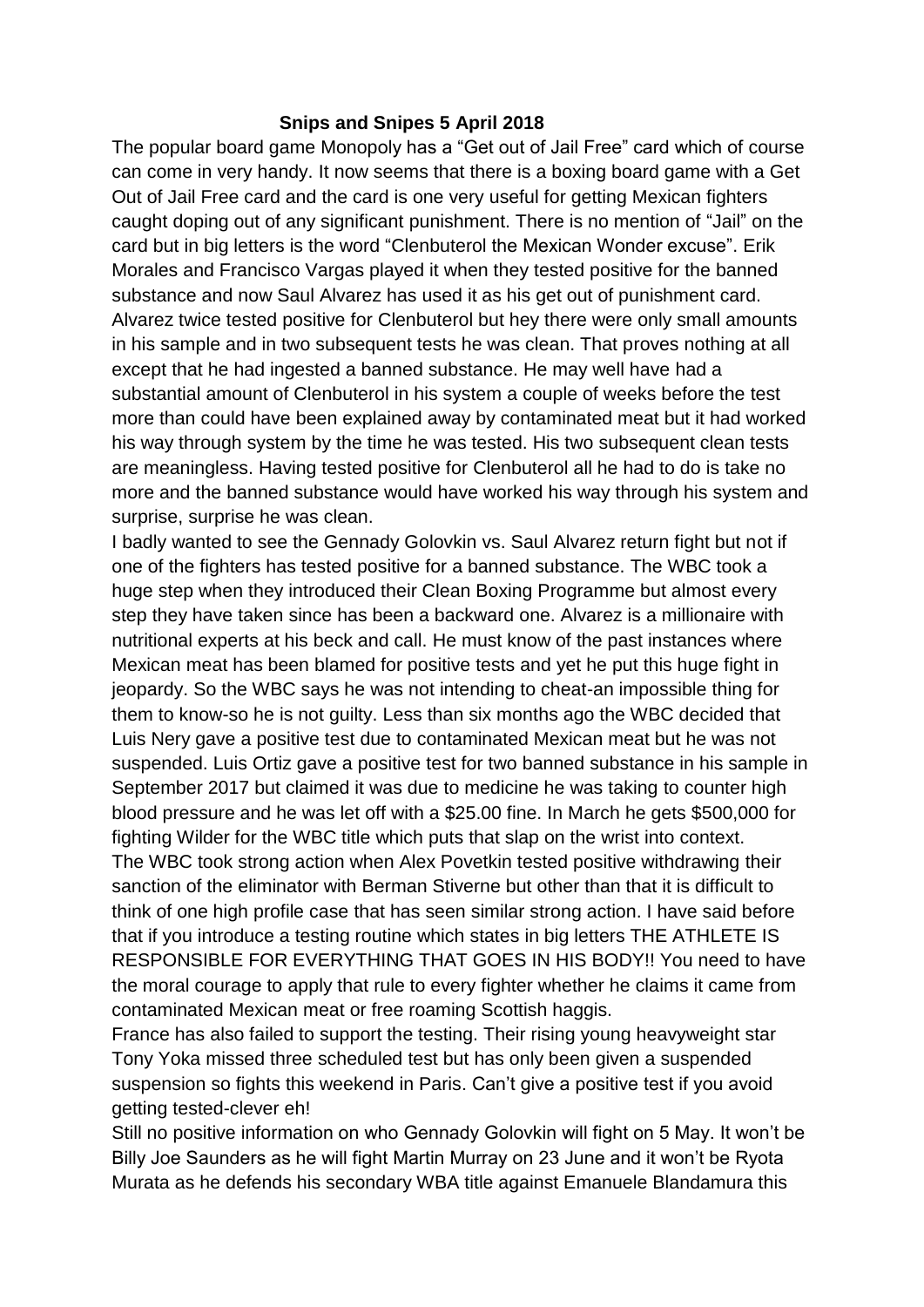month, Daniel Jacobs would be a good fill-in but he fights Maciej Sulecki this month in an IBF eliminator and both Golovkin and Jacobs would want more time to prepare for their return fight. Demetrius Andrade has pressed his case and looks as good as any and unbeaten Mexican Jaime Munguia has been mentioned but it has to be a fighter with a high profile as every Golovkin fight is a big event.

Anthony Joshua continues to be a phenomenon in British boxing. His last three fights have drawn a total of over 250,000. The fight with Joseph Parker was by no means a classic. Parker's only chance of winning was though his strong fast jab, slick movement and hoping that Joshua would tire over the twelve round distance. When Joshua showed a stronger, faster jab good movement of his own and was still full of energy over the later rounds Parker seemed to settle for second place and did not even try for the knockout he needed in the last round. Parker's reluctance to take any chances prevented the fight from being entertaining or exciting but it was job done for Joshua.

Talk of a fight with Deontay Wilder raises hopes but there is a long way to go towards that being signed and sealed. One of the biggest stumbling blocks will be that as a champion Wilder will be looking for parity and I can't see Eddie Hearn agreeing to that. Wilder received \$2.1 million for the Ortiz fight. Don't know what Joshua got for the Parker fight but the New Zealander's purse was reported to have been £8 million ( approx. \$11 million)so Joshua must have taken down around £20 million (approx \$28 million) which makes Wilder's purse look paltry. Even if that could be ironed out the other stumbling block could come in the shape of mandatory defences which the IBF, WBA or WBO may insist on. Tyson Fury won these three titles when he beat Wlad Klitschko in November 2015 and by December the IBF had already stripped him, Alex Povetkin is No 1 with both the WBA and WBO so there could be pressure there but the IBF do not have a No 1 as neither their No 2 Kubrat Pulev or No 3 Jarrell Miller has a win over a rated opponent (so how did they become No 2 and 3-don't ask-this is boxing and this is sanctioning body behaviour) and curiously IBF have actually called for purse offers for Pulev vs. No 6 Dominic Breazeale and the winner would be able to fill the No 1 spot.. As for Wilder, Ortiz was not No 1 so the WBC No 1Dillian Whyte has a strong claim for a shot at Wilder. Joshua vs. Wilder will be huge. Bigger the Joshua vs. Wlad Klitschko and it could turn out to be the highest grossing heavyweight title fight in the history of boxing so let's hope the will is there to make it happen.

Wilder did boxing no good by declaring that he felt incomplete as he had never killed a man in the ring. He was sad that he did not have a fatality on his record and how he thought he might have got one when he knocked out Artur Szpilka. What a disgraceful comment. There is a punishment in some sports for bringing the sport into disrepute but Wilder's remarks must be way up there with the worst unfeeling and stupid remarks ever made by a boxer.

Former Saul Alvarez victim Amir Khan returns to action on 21 April against Canadian/Italian Phil Lo Greco. Actually that is unfair Khan is much more than an Alvarez victim he is also a two-time WBA champion and an IBF champion and he deserves great credit for those achievements. The fight will be carried by ESPN + in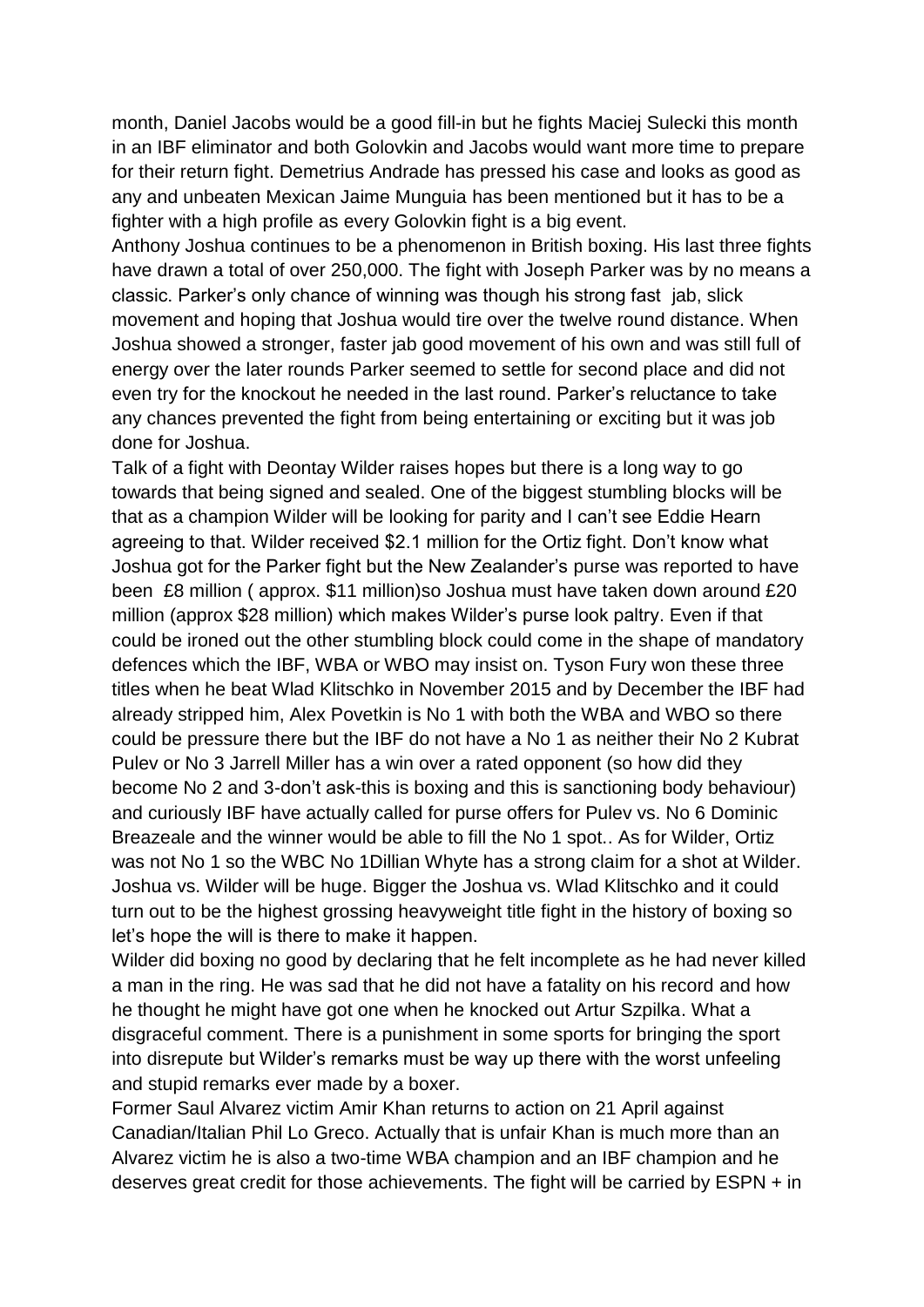what is planned to be an extensive programme of fights on ESPN + and Lo Greco is a reasonable level opponent for Khan's first fight in almost two years.

Still on British fighters Liam Smith gets a chance to regain the WBO super welter title when he faces Sadam Ali in Verona on 12 May. He is in with a chance and it remains to be seen how much of Ali's upset win over Miguel Cotto was down to Ali's talent and how much to Cotto being at the end of a long career. Rey Vargas defends the WBC super bantamweight title against Armenian Azat Hovhannisyan in the main support. This show will be at the Turning Stone Casino in Verona NY. My poor timing again as I shall be at the Turning Stone on 8 June to see a card as part of the International Boxing Hall of Fame Induction Weekend activities. Boxers Vitali Klitschko, Erik Morales and Winky Wright are being inducted and there are some other top names scheduled to attend such as Mike Tyson, Miguel Cotto, Gerry Cooney, Micky Ward, Sergio Martinez, James Toney, Marco Antonio Barrera and Leon and Mike Spinks and these guys will walk amongst us in the grounds. Every boxing fan should try to get to the Hall at least once.

There are rumours that the WSBB has been tapping up some boxers down in the super flyweight's to see whether they can put together a series in that division for their next adventure. That is a talent heavy division but it is by no means sure that the promoters of the top fighters will want their guys in WBSS promoted by someone else.

Thai Wanheng will be aiming to equal the record held by Floyd Mayweather Jr for the longest winning run for a world champion when he defends his WBC minimumweight title against his No 1 challenger Leroy Estrada. A win will put him on 50 wins and as he is only 32 and should be too good for the Panamanian he will be able to shoot for 51 to pass Mayweather's total. An added bonus for Wanheng could be the special belt that the WBC had made for presentation to the winner of Golovkin vs. Alvarez as the plan is to present it to him if he beats Estrada.

South East Asia looks to be throwing its hat into the ring metaphorically. On 20 April there is another in a series of shows that have been held in Singapore where Frenchman Karim Guerfi will face Filipino Michael Dasmarinas for the vacant IBO bantam title. Dasmarinas is nicknamed "Glove of Fire" That is not a reflection of his style of fighting but is due to a member of his family being so unhappy with the young Dasmarinas taking up boxing that he threw the young fighter's boxing gloves in the fire!

A much bigger event will happen in Kuala Lumpur on 8 July when Manny Pacquiao challenges Lucas Matthysse for the secondary WBA welter title. A risky fight for the great 39-year-old Filipino for the comparatively minor reward of a secondary title. Still on the scene out East Daigo Higa will defend his WBC fly title against Nicaraguan Cristofer Rosales on the same show as Murata vs. Blandamura. It seems the Japan now has so many champions they have to put two or three title fights on a show to fit them all in. Jamie McDonnell faces a very tough task in defending his secondary WBA bantam title against unbeaten Japanese "Monster" Naoya Inoue. On the same show Ken Shiro will put his WBC light fly title on the line